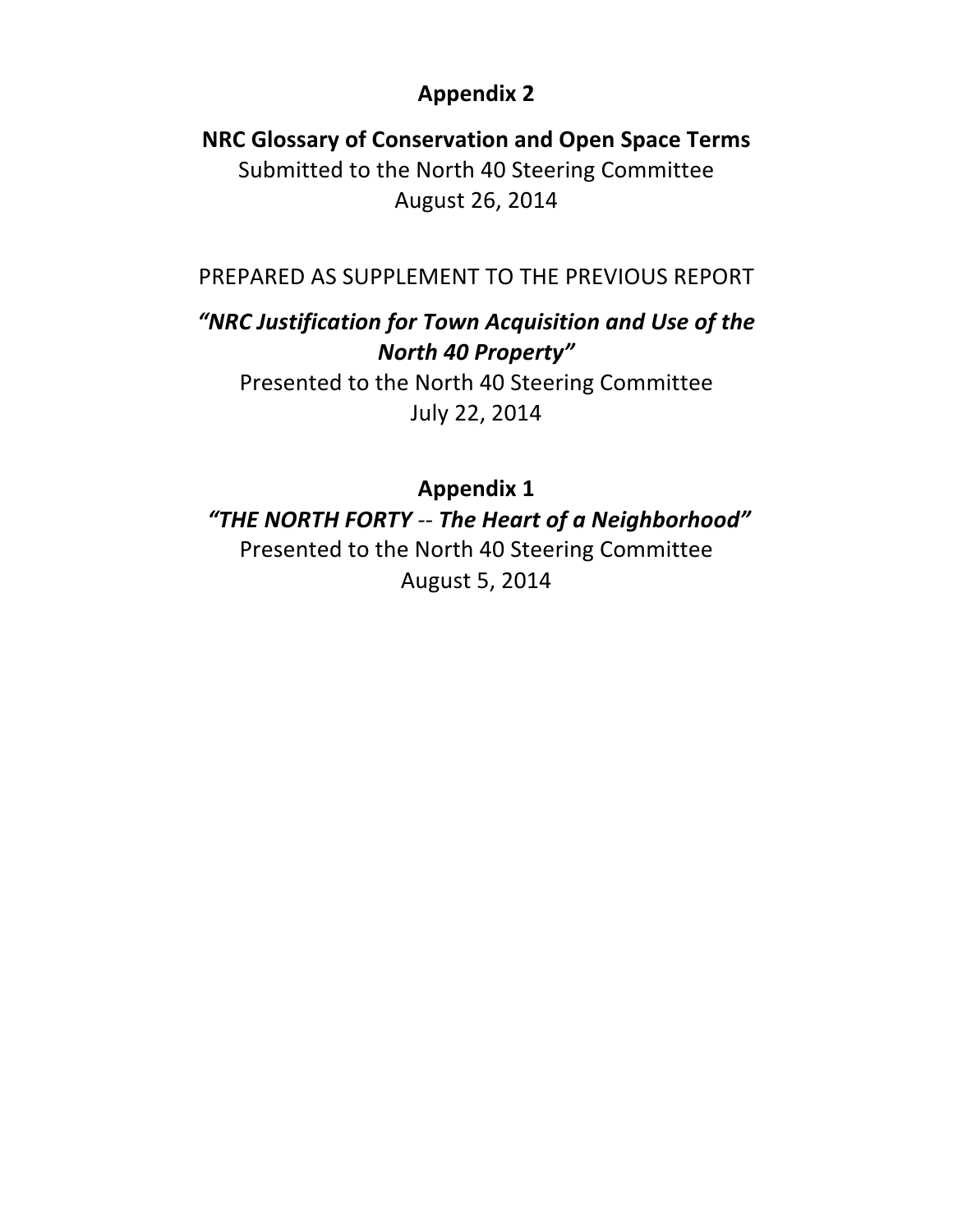# **GLOSSARY OF CONSERVATION AND OPEN SPACE TERMS Prepared by the Wellesley Natural Resources Commission August 26, 2014**

# **TOWN CONSERVATION BOARDS AND ORGANIZATIONS**

**Natural Resources Commission (NRC):** Elected five member board of volunteers charged with the statutory responsibilities of Park Commissions, Conservation Commissions, Tree Wardens, Shade Tree and Pest Control Officers, and Town *Forest Committees* under Massachusetts General Laws Chapters 40, 45, 87, 131 and 132.

**Trails Committee**: A volunteer board appointed by the NRC charged with developing, enhancing and maintaining the Town's trails system and exploring ideas for interconnecting Wellesley's open spaces.

**Wetlands Protection Committee (WPC):** Five member board of volunteers, appointed by the NRC, charged with the administration and enforcement of the State Wetlands Protection Act and the Wellesley Wetlands Protection Bylaw.

**Wellesley Conservation Council:** A private, non-profit land trust incorporated in 1958 to acquire and protect open space in Wellesley.

# **CONSERVATION AND OPEN SPACE TERMS**

**Conservation Restrictions (CRs):** conservation restrictions are voluntary, legally binding agreements for landowners that limit parcels of land or pieces of property to certain uses and are designed to protect the natural or environmental characteristics of the land by limiting development. In Massachusetts, the majority of CRs meet the requirements and claim the benefits provided by the *Conservation Restriction Act* (MGL Ch. 184). CRs can be placed on public or private land and may allow limited development of the land and must provide some public benefit, but are not required to permit public access. The CR must name a land trust or conservation organization/department as the "holder" of the restriction who is responsible for enforcing the terms of the restriction. CRs often result in a reduction of real estate taxes and may provide additional tax benefits. CRs are generally considered permanent, but may be released under specific circumstances.

See the NRC's "Inventory of Lands of Conservation and Recreation Interest" located on the NRC and North 40 website for a complete listing of conservation restrictions in Wellesley (www.wellesleyma.gov/NRC).

**Conservation Easements:** Similar to conservation restrictions and sometimes used interchangeably. Conservation easements are voluntary, legally binding agreements for landowners that limit parcels of land or pieces of property to certain uses and provide an express right allowing certain stated activities or uses. Easements generally, but not always, allow public access. Land under conservation easements remains privately owned, and most easements are permanent (note that some easements only run for a period of 30 years and those lands are, therefore, not permanently protected open space).

**Conservation Land**: Environmentally sensitive and valuable lands protected from any activity that would significantly alter their ecological integrity, balance, or character, except in cases of overriding public interest. These areas are maintained in their natural state and are intended to protect water quality and recharge, plant life and wildlife. These areas, also known as "Reservations" in Wellesley, support "passive recreation" that has minimal impact on the environment and include activities such as walking, fishing, swimming and environmental education. To be protected as conservation land, the deed acquiring such land must specify that it is to be held for conservation purposes only.

Conservation land is unique because it is designated and managed in a manner that protects the environmental functions and values of the particular area. It is the policy of the NRC to maintain and enhance the Town's conservation land as natural areas featuring flora and fauna native to New England, with emphasis on native plants that provide food and/or shelter to resident species.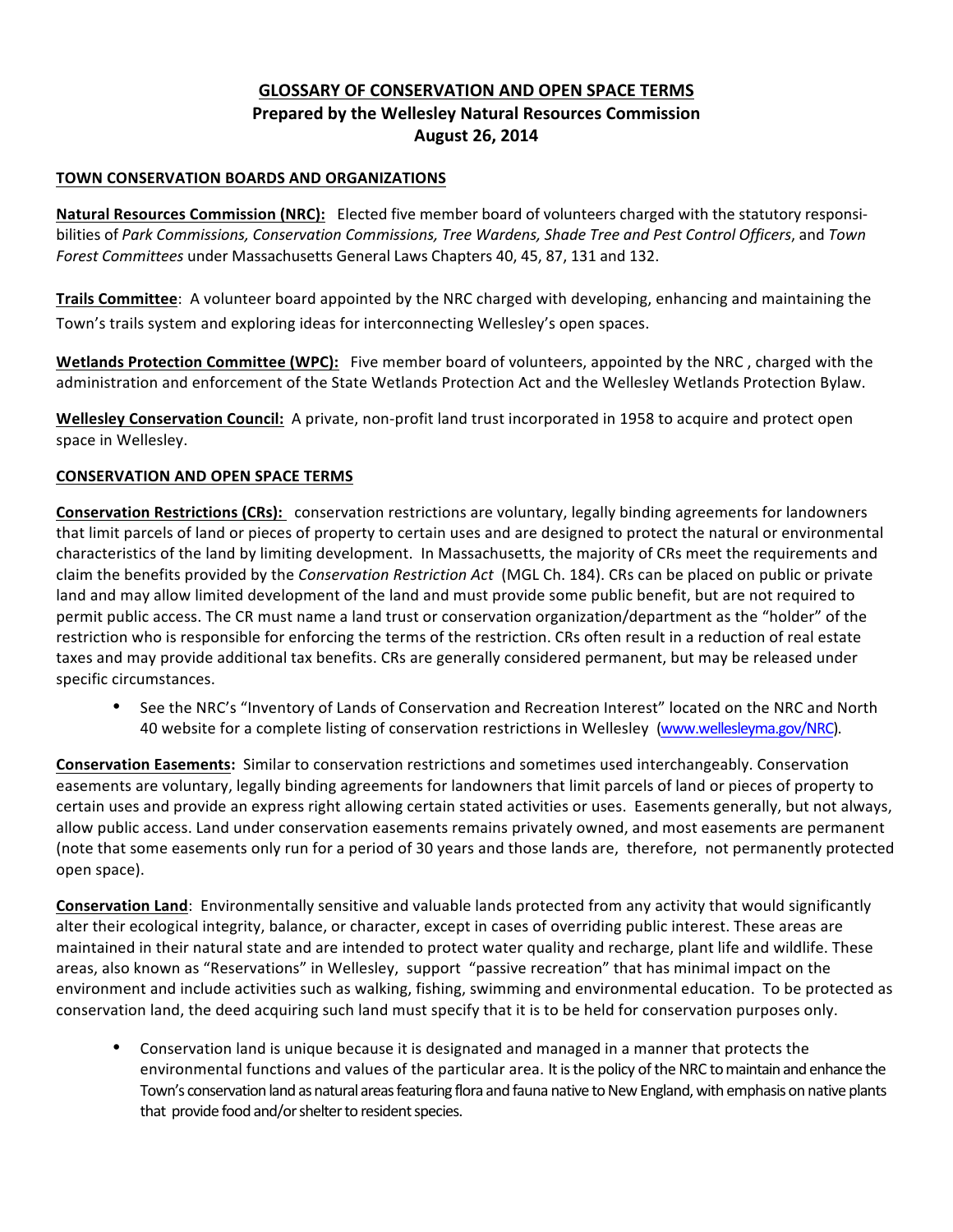- See the *NRC's Law, Policy & Regulations Handbook* sections entitled "Basic Annual Maintenance Standard for Conservation Land" p. 3-9 and "Maintenance of Conservation Land Explained" p. 3-10-11 located on the NRC's website for more info on how the NRC manages and maintains conservation land (www.wellesleyma.gov/NRC).
- See the NRC's "Inventory of Lands of Conservation and Recreation Interest" located on the NRC and North 40 website for a complete listing of Wellesley's conservation land (www.wellesleyma.gov/NRC).

**Community Preservation Act Funds and Acquisition of Land:** Municipal land acquired with Community Preservation Act funds must be permanently protected as open space through the placement of a conservation restriction on the land that is granted to a non-profit conservation organization, land trust or a Town Conservation Commission.

**Deed Restriction:** A provision in a deed that imposes limits on the use of the property such as a conservation restriction or easement. Private lands are generally permanently protected lands if the deed is restricted by a Conservation Restriction, Agricultural Preservation Restriction, Historic Restriction, or Wetlands Restriction. Those restrictions running in perpetuity are protected under Article 97 of the Articles of Amendment to the State Constitution (see reference below). Deed restrictions are generally considered permanent, but a landowner can appeal the restriction under specific circumstances (i.e. Wellesley College and the North 40 parcel).

**Lands Under Special State Taxation Programs, Chapter 61, 61A, or 61B:** Land that is actively managed by the property owners for forestry, agricultural, horticultural, or recreational use. The community has the right of first refusal should the landowner decide to sell and change the use of the land (see Chapter 61 guide at www.mountgrace.org). In Wellesley, the Country Club and some of the Hunnewell Family Estate land is managed under Chapter 61 programs.

**Mass. Constitutional Protection of Conservation Land and Parkland Under Article 97:** Public park, recreation and conservation lands may be permanently protected open space ("Article 97 land"), provided that they have been dedicated to conservation or recreational use by deed. In Wellesley, municipal properties may be protected by a vote of the NRC, Community Preservation Committee (if CPA funds are used) and Town Meeting to acquire them.

**Open Space**: can mean many different things, including natural areas supporting biodiversity and natural functions; water resources; farms, orchards, and other 'working landscapes'; recreational areas and trails; the scenic and visual resource of undeveloped and agricultural lands; and historic resources, including historic views and landscapes. Open Space, is defined by the Mass. Executive Office of Energy and Environmental Affairs (EOEEA), and the Division of Conservation Services (DCS) in the Open Space and Recreation Planner's Workbook (2008) as follows:

> "Conservation land, forested land, recreation land, agricultural land, corridor parks, and amenities such as small parks, green buffers along roadways or any open area that is owned by an agency or organization dedicated to conservation. The term can also refer to undeveloped land with particular conservation or recreation interest. This includes vacant lots and brownfields that can be redeveloped into recreation areas. "

Parkland: Land that is designated, managed, or developed specifically for active recreational purposes and often includes structured recreational facilities such as playgrounds, playing fields and athletic courts. Such land tends to be open lawn areas that are "manicured" and mowed to allow for active sports and group activities. To be protected parkland, the deed acquiring such land must specify that it is to be held for parkland purposes only.

- See the *NRC's Law, Policy & Regulations Handbook* section 3 on "Parkland Policy and Regulations" located on the NRC's website for more info on how parkland is managed and maintained (www.wellesleyma.gov/NRC).
- See the NRC's "Inventory of Lands of Conservation and Recreation Interest" located on the NRC and North 40 website for a complete listing of Wellesley's parkland.